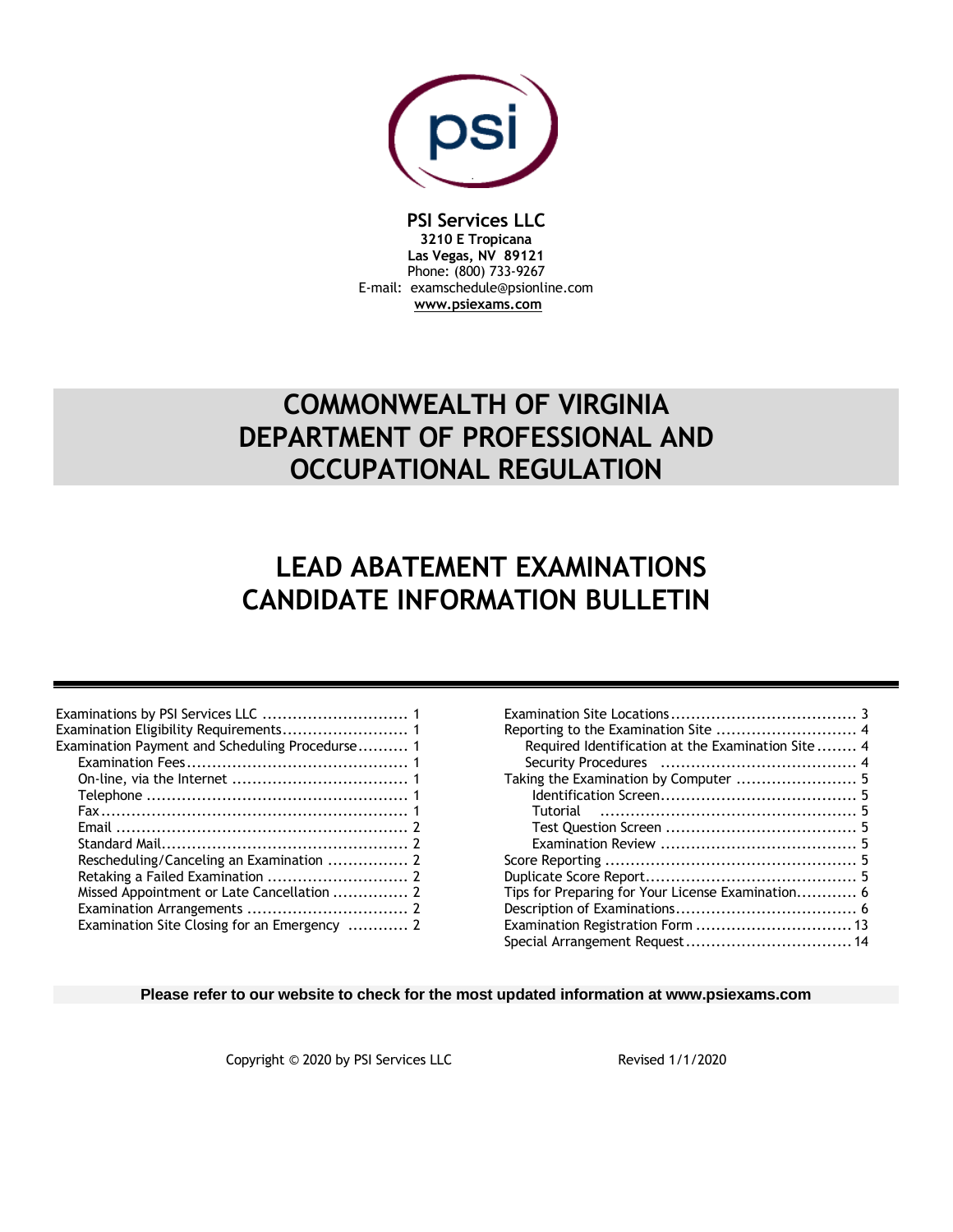## **EXAMINATIONS BY PSI SERVICES LLC**

This Candidate Information Bulletin provides you with information about the examination and application process for becoming licensed as a Lead Inspector, Lead Supervisor, or Lead Risk Assessor in the Commonwealth of Virginia. To be licensed, you must pass an examination to confirm that you have attained at least a minimum level of knowledge regarding the principles, practices, statutes, and regulations. The Department of Professional and Occupational Regulation (Department) has contracted with PSI to conduct its examination program. PSI works closely with the Department and its Examination Review Committee to be certain that examinations meet local, national, and international requirements in basic principles and examination development standards.

## **EXAMINATION ELIGIBILTY REQUIREMENTS**

Candidates will need to apply for eligibility with the Department before being allowed to take an examination. Each examination consists of two-portions: Virginia Law and Lead. If you fail one portion but pass the other you will only be required to retake the portion that you failed. You must pass both portions within three (3) years of Board approval and you will have three (3) attempts. If you fail the examination three times, whether one or both portions, you must submit a new application to the Board and meet all current requirements. Please note: a passing score on the Virginia Law portion is valid for 3 years. If you take another trade portion during the 3 year period, you do not need to retake the Virginia Law portion.

Candidates should go to the Department's web page to begin the process: www.dpor.virginia.gov/Boards/ALHI.

Commonwealth of Virginia Department of Professional and Occupational Regulation Board for Asbestos, Lead, and Home Inspectors 9960 Mayland Drive, Suite 400 Richmond, VA 23233 (804) 367-8595 [www.dpor.virginia.gov](http://www.dpor.virginia.gov/) or email: alhi@dpor.virginia.gov

## **EXAMINATION PAYMENT AND SCHEDULING PROCEDURES**

Once you are approved by the Department, you will receive an email confirmation from PSI. It is your responsibility to contact PSI to pay and schedule for the examination. Examination fees can be found on the PSI registration form on page 13.

#### **ON-LINE (WWW.[PSIEXAMS](http://www.psiexams.com/).COM)**

For the fastest and most convenient examination scheduling process, PSI recommends that you register for your examinations using the Internet. You register online by accessing PSI's registration website at [www.psiexams.com.](http://www.psiexams.com/) Internet registration is available 24 hours a day.

- Log onto PSI's website and create an account. You will be asked to put in your email address and the spelling of your name exactly as it is shown on your identification that will be presented at the examination site.
- You will be asked to select the examination. You will then enter your personal and contact information. You will then be ready to pay and schedule for the examination. Enter your zip code and a list of the examination sites closest to you will appear. Once you select the desired examination site, available dates will appear.

#### **TELEPHONE (800-733-9267)**

For telephone registration, you will need a valid credit card (VISA, MasterCard, American Express or Discover). PSI registrars are available Monday through Friday between 7:30 am and 10:00 pm, and Saturday-Sunday between 9:00 am and 5:30 pm, Eastern Time.

#### **FAX REGISTRATION**

Complete the PSI registration form (found at the end of this bulletin), including your credit card number and expiration date. Fax the completed form to PSI at (702) 932-2666. Fax registrations are accepted 24 hours a day. Please allow four (4) business days to process your Registration. After four (4) business days, you may go online or call PSI to schedule the examination.

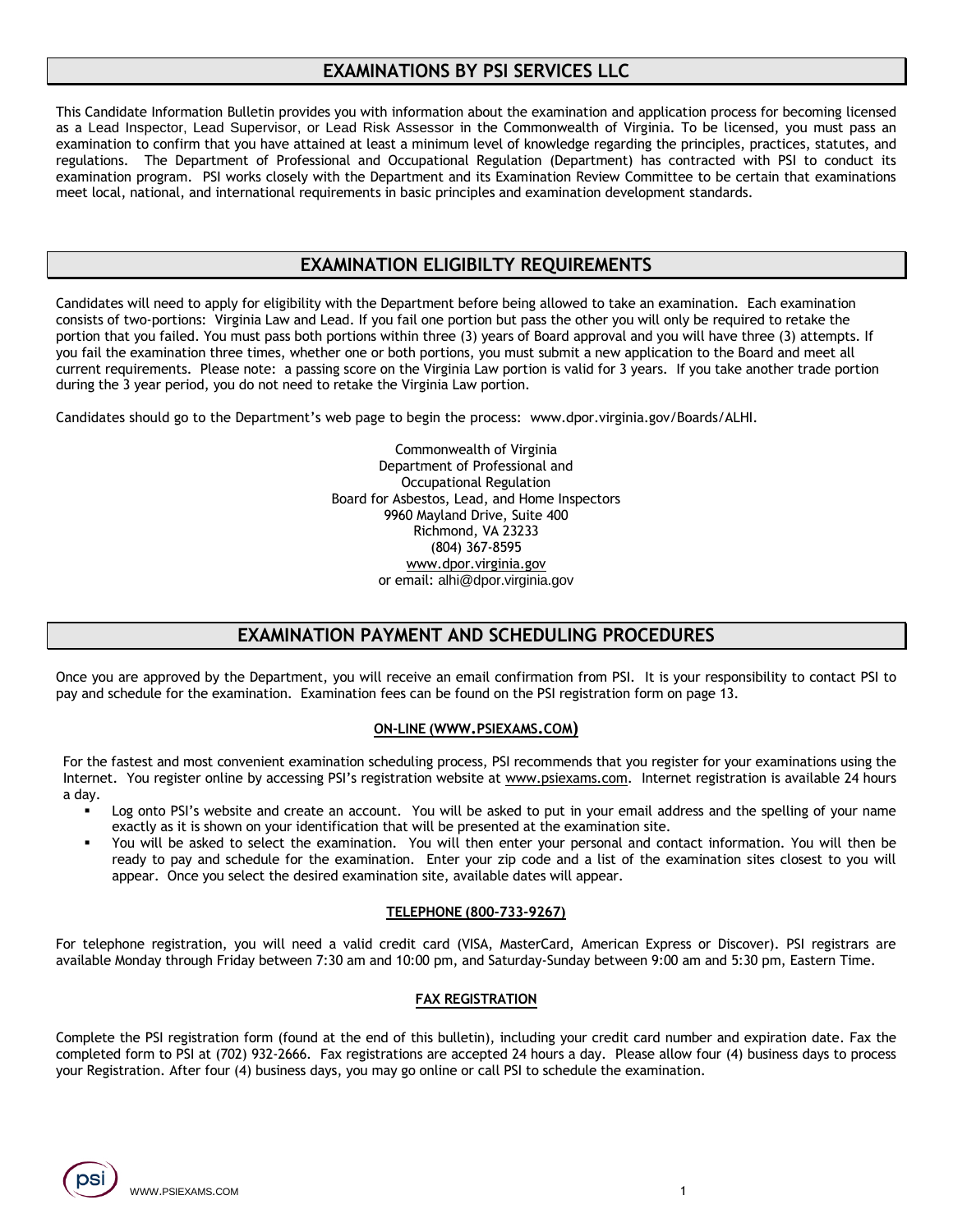#### **EMAIL REGISTRATION**

Complete the PSI registration form (found at the end of this bulletin), including your credit card number and expiration date. Email the completed form to PSI at examschedule@psionline.com. Email registrations are accepted 24 hours a day.

Please allow four (4) business days to process your registration. After four (4) business days, you may go online or call PSI to schedule the examination.

#### **STANDARD MAIL REGISTRATION**

Complete the PSI registration form (found at the end of this bulletin), and send the form with the appropriate examination fee to PSI. You may pay fees by credit card (VISA, MasterCard, American Express or Discover), company check, money order or cashier's check, made payable to PSI. Print your name in the memo section of the company check, money order or cashier's check so we can ensure the payment is applied to your registration. **CASH and PERSONAL CHECKS ARE NOT ACCEPTED.**

Please allow PSI two (2) weeks to process a mailed registration. After two (2) weeks, you may go online or call PSI to schedule the examination.

#### **RESCHEDULING/CANCELING AN EXAMINATION APPOINTMENT**

You may cancel and reschedule an examination appointment without forfeiting your fee if your *cancellation notice is received two (2) days before the scheduled examination date*. For example, for a Monday appointment, the cancellation notice would need to be received on the previous Saturday. You may call PSI at (800) 733-9267.

**Note: A voicemail or email message is not an acceptable form of cancellation. Please use the PSI website or call PSI to speak directly to a Customer Service Representative.** 

#### **RETAKING A FAILED EXAMINATION**

It is not possible to make a new examination appointment on the same day you have taken an examination due to processing and reporting results. Depending upon space availability, unsuccessful candidates may be able to retest within two business days. You may access a registration form at [www.psiexams.com.](http://www.psiexams.com/) You may also call PSI at (800) 733-9267.

#### **MISSED APPOINTMENT OR LATE CANCELLATION**

If you miss your appointment, you will not be able to take the examination as scheduled. You will also forfeit your examination fee, if you:

- Do not cancel your appointment two (2) days before the scheduled examination date;
- Do not appear for your examination appointment;
- Are not checked in by your scheduled start time;
- Do not present proper identification when you arrive for the examination.

#### **EXAM ACCOMMODATIONS (ADA)**

All PSI examination centers are equipped to provide access in accordance with the Americans with Disabilities Act (ADA) of 1990, and exam accommodations will be made as appropriate to meet a candidate's needs. A candidate with a disability or a candidate who would otherwise have difficulty taking the examination must follow the instructions on the Exam Accommodations Request Form at the end of this Candidate Information Bulletin.

#### **EXAMINATION SITE CLOSING FOR AN EMERGENCY**

In the event that severe weather or another emergency forces the closure of an examination site on a scheduled examination date, your examination will be rescheduled. PSI personnel will attempt to contact you in this situation. However, you may check the status of your scheduled examination by calling (800) 733-9267. Every effort will be made to reschedule your examination at a convenient time as soon as possible. You may also check our website a[t www.psiexams.com.](http://www.psiexams.com/)

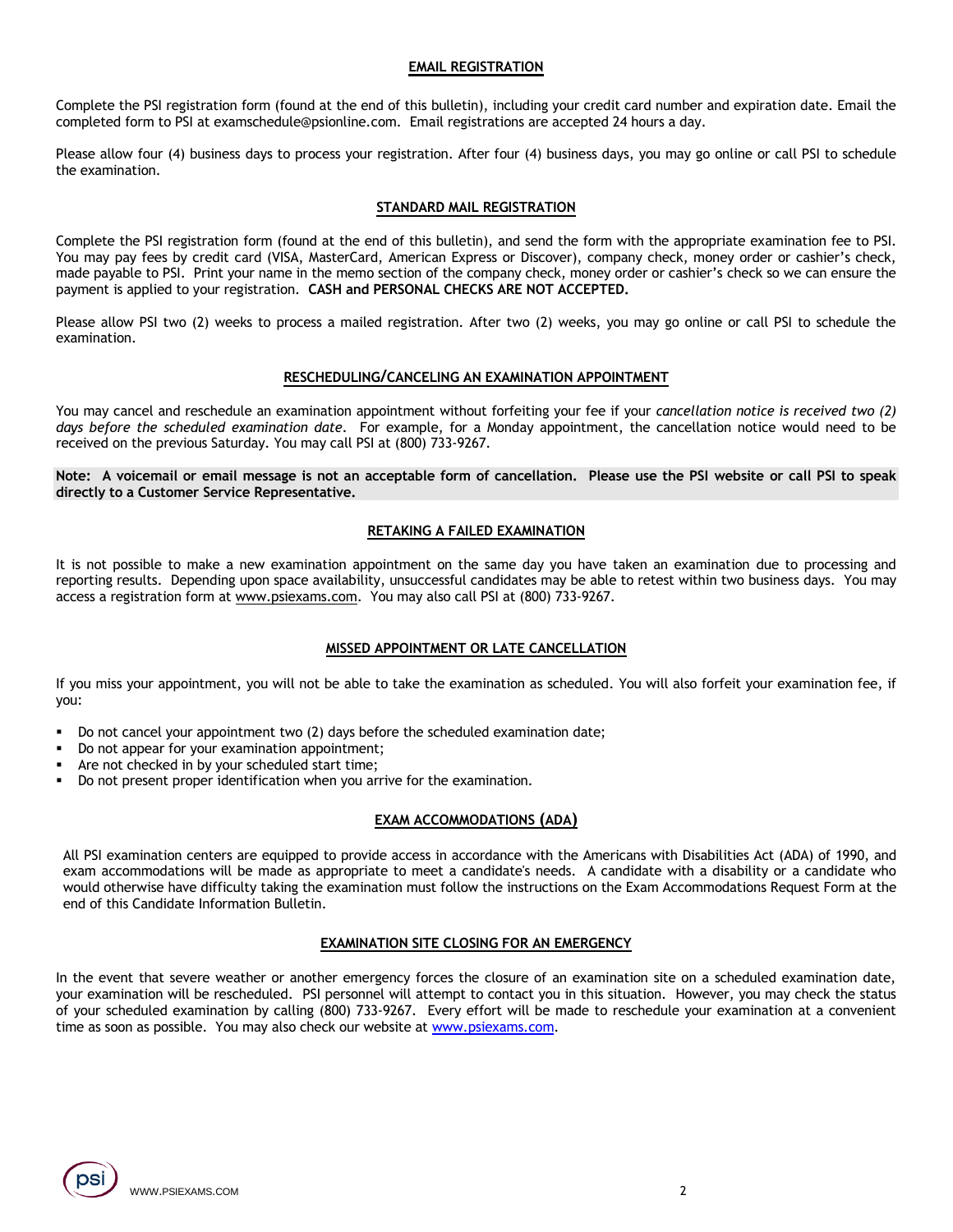## **EXAMINATION SITE LOCATIONS**

**Following are the examination centers where you may take the Virginia licensing examinations. Virginia candidates can only test at the examination centers listed below. They are not allowed to test out-of-state.**

#### **VIENNA AREA**

**1919 Gallows Rd, Suite 360**

#### **Vienna, VA 22182**

*From I-495 S – Take exit 47 A-B to merge onto VA-7 W/Leesburg Pike towards Tyson's Corner. Use the left lane to turn left onto Gallows Rd. Turn left at the first cross street onto Boone Blvd. The complex will be your right. The building where the test center is located is on the left side of the circle drive. Take the elevator to the third floor. The test center is in suite 360.* 

*Surface and garage parking is available on site. The first hour is free. It is \$4 for 1-2 hours and \$6 for anything above that. Parking will be validated. Please give yourself extra time to park when arriving to take your exam.*

#### **RICHMOND**

#### **Moorefield VI Building 620 Moorefield Park Drive, Suite 205**

#### **Richmond, VA 23236**

From I-64E, take the Parham Rd exit and turn right. N Parham Rd/VA-73 S becomes VA-150 S/Chippenham Pkwy. Merge onto VA-76 S/Powhite Pkwy. Merge onto Midlothian Turnpike West. Turn left on Moorefield Park Dr.

## **VIRGINIA BEACH 484 Viking Dr, Suite 105**

#### **Virginia Beach, VA 23452**

*From I-264E – take exit 19A for Lynnhaven Pkwy S. Merge onto Lynnhaven Pkwy S. In about ½ mile turn right onto Viking Dr. The office is in the second building on the right.*

*From VA-615/Princess Anne Rd going north – turn left onto Seaboard Plaza. In about 2.5 miles turn left onto VA-149/Princess Anne Rd. In 1 mile, turn right onto VA-410/Holland Rd. In about 4 miles, turn right onto VA-414N/Lynnhaven Pkwy. In roughly 2.5 miles, turn left onto Viking Dr. The office is in the second building on the right.*

*Suite 105 is located on the first floor. For easiest access, park on the left side of the lot. If you enter on the south side entrance (this would be the entrance on the left side of the building when looking straight at the building at the building), the PSI test center will be the first door on your left once you walk in.*

#### **ROANOKE AREA**

**Fralin and Waldron Office Park 2847 Penn Forest Blvd Building D, Suite 200 Roanoke, Virginia 24018** *From 81 – take 220 Exit (Downtown Roanoke). From 220 take the Franklin Road Exit (not the Franklin Bus Exit). At the stop light make a right. Franklin Road will turn into Electric Road. Keep going straight until you come to Chaparral Dr and go left. You will see the Fralin & Waldron Bldg to your left. At the next stop light go left.* 

*If you are traveling from 220 take the first exit, Franklin Road. Follow directions above.*

#### **EASTERN SHORE AREA Beaglin Park Plaza 1323 Mt. Hermon Rd., Suite 2A Salisbury, MD 21801**

*The complex is south of Route 50 and west of the 13 By-pass. From Route 50, turn south on Beaglin Park Drive. Turn left at the first light, Mt Hermon Rd. Turn left into Beaglin Park Plaza.*

## **CHARLOTTESVILLE**

#### **2114 Angus Road, Suite #105-B**

**Charlottesville, VA 22901**

*If going West on US-250, turn right onto US-29N/N Emmet St. Continue on Emmet Street and turn left on Angus Rd. If going East on US-250, turn left onto US-29N/N Emmet St. Continue on Emmet Street and turn left on Angus Rd.*

#### **Johnson City**

**904 Sunset Drive, Ste 7A Johnson City, TN 37604**

*Take I-26 to Exit 19 (Old number 36). Go South on Highway 381 (North State of Franklin Road) approximately 2.2 miles. At the 4th light turn left (this is Sunset Drive), go approximately .7 tenths of a mile. There is a large building on the left side of the road. This is 904 Sunset Drive. Suite 7A is in the row of office spaces behind this building.*

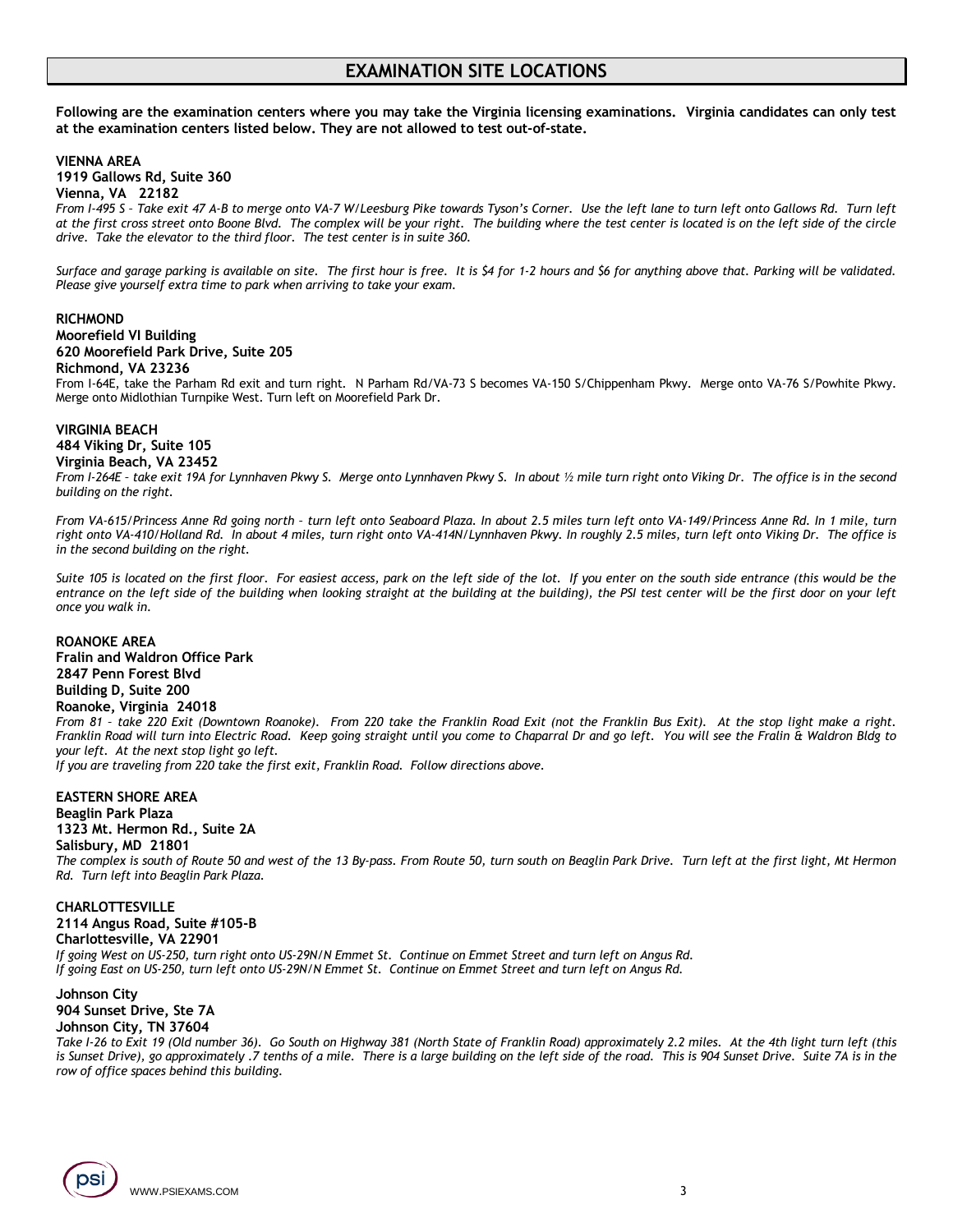## **REPORTING TO THE EXAMINATION SITE**

On the day of the examination, you should arrive at least 30 minutes before your appointment. This extra time is for sign-in, identification, and familiarizing you with the examination process. *If you arrive late, you may not be admitted to the examination site and you will forfeit your examination registration fee.*

#### **REQUIRED IDENTIFICATION AT EXAMINATION SITE**

**You must provide 2 forms of VALID (not expired) identification.** One must be a VALID form of government-issued identification (Driver's License, State ID, Passport, Military ID) which bears your signature and has your photograph. The second ID must have your signature and preprinted legal name. **All identification provided must match the legal name that you registered under to take the examination. If the name in the PSI system does not match the name on your government-issued ID and second form of ID, you will not be permitted to take the examination and the examination fee will be forfeited.**

#### **SECURITY PROCEDURES**

The following security procedures apply during examinations:

- You will be given a LCD writing tablet at check-in that must be returned at check-out. This is to be used for notes or calculations.
- You will have access to an online calculator. This is the only calculator you can use.
- All personal belongings of candidates should be placed in the secure storage provided at each site prior to entering the examination room. Personal belongings **include**, **but are not limited to**, the following items:
	- Electronic devices of any type, including cellular / mobile phones, recording devices, electronic watches, cameras, **pagers, laptop computers, tablet computers (e.g., iPads), music players (e.g., iPods), smart watches, radios, or electronic games.**
	- **Bulky or loose clothing or coats** that could be used to conceal recording devices or notes. For security purposes outerwear is not permitted in the testing room. Examples of outerwear include: open sweaters, cardigans, shawls, scarves, hoodies, vests, jackets and coats. **In the event you are asked to remove the outerwear, appropriate attire, such as a shirt or blouse, should be worn underneath.**
	- Hats or headgear not worn for religious reasons or as religious apparel, including hats, baseball caps, or visors.
	- Other personal items, including purses, notebooks, reference or reading material, briefcases, backpacks, wallets, pens, pencils, other writing devices, food, drinks, and good luck items.
- Although secure storage for personal items is provided at the examination site for your convenience, PSI is not responsible for any damage, loss, or theft of any personal belongings or prohibited items brought to, stored at, or left behind at the examination site. PSI assumes no duty of care with respect to such items and makes no representation that the secure storage provided will be effective in protecting such items. If you leave any items at the examination site after your examination and do not claim them within 30 days, they will be disposed of or donated, at PSI's sole discretion.
- Person(s) accompanying an examination candidate may not wait in the examination center, inside the building or on the building's property. This applies to all guests, including drivers, children, friends, family, colleagues or instructors.
- No smoking, eating, or drinking is allowed in the examination center.
- During the checkin process, all candidates will be asked if they possess any prohibited items. Candidates may also be asked to empty their pockets and turn them out for the proctor to ensure they are empty. The proctor may also ask candidates to lift up the ends of their sleeves and the bottoms of their pant legs to ensure that notes or recording devices are not hidden there.
- Proctors will also carefully inspect eyeglass frames, tie tacks, or any other apparel that could be used to harbor a recording device. Proctors will ask to inspect any such items in candidates' pockets.
- If prohibited items are found during check-in, candidates shall put them in the provided secure storage or return these items to their vehicle. PSI will not be responsible for the security of any personal belongings or prohibited items.
- Any candidate possessing prohibited items in the examination room shall immediately have his or her test results invalidated, and PSI shall notify the Department of the occurrence.
- Any candidate seen giving or receiving assistance on an examination, found with unauthorized materials, or who violates any security regulations will be asked to surrender all examination materials and to leave the examination center. All such instances will be reported to the Department.
- Once candidates have been seated and the examination begins, they may leave the examination room only to use the restroom, and only after obtaining permission from the proctor. Candidate will not receive extra time to complete the examination.

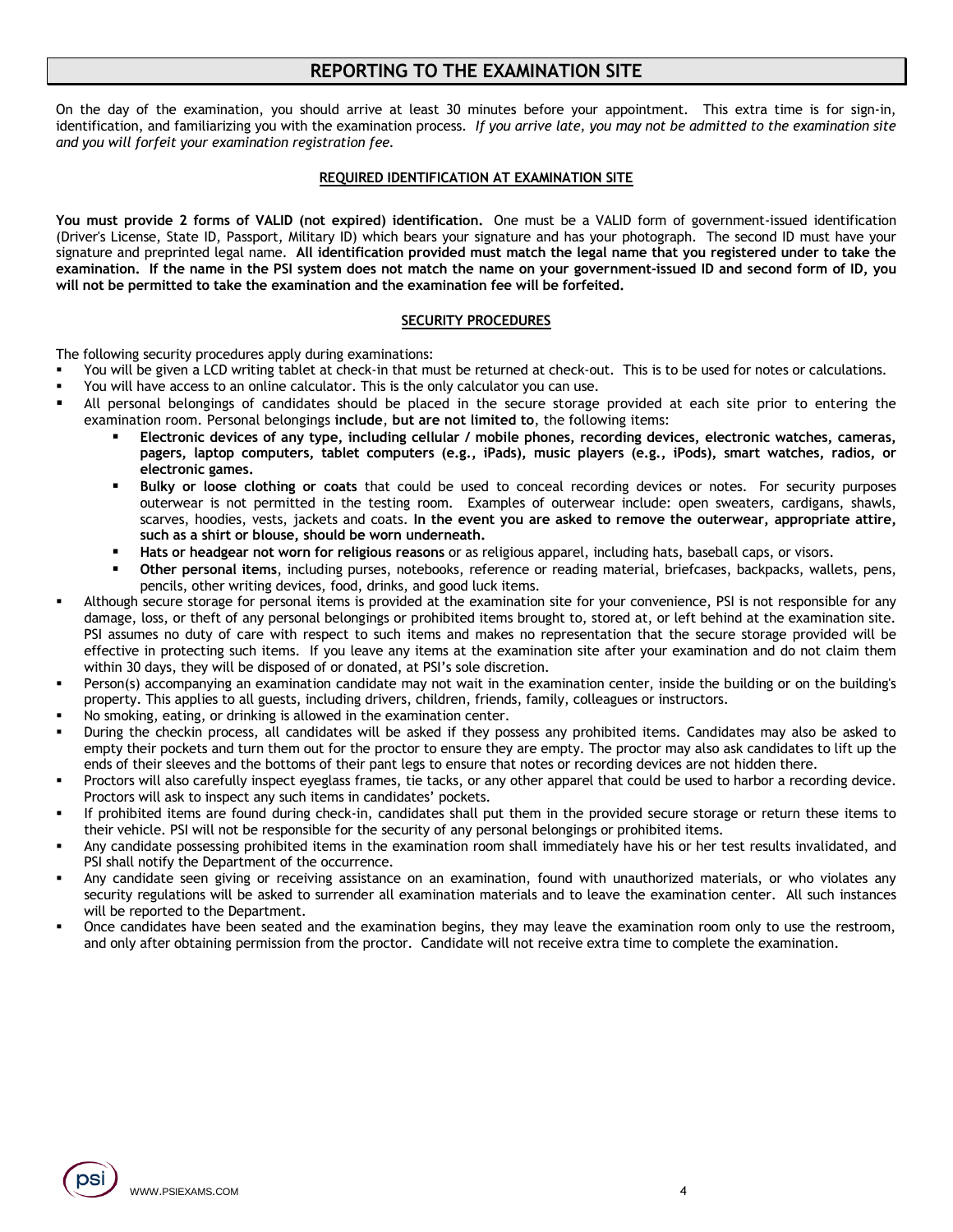## **TAKING THE EXAMINATION BY COMPUTER**

The examination will be administered via computer. You will be using a mouse and computer keyboard.

#### **IDENTIFICATION SCREEN**

You will be directed to a semiprivate testing station to take the examination. When you are seated at the testing station, you will be prompted to confirm your name, identification number, and the examination for which you are registered.

#### **TUTORIAL**

Before you start your examination, an introductory tutorial to the computer and keyboard is provided on the computer screen. The time you spend on this tutorial, up to 15 minutes, DOES NOT count as part of your examination time. Sample questions are included following the tutorial so that you may practice using the keys, answering questions, and reviewing your answers.

#### **TEST QUESTION SCREEN**

The "function bar" at the top of the test question screen provides mouse-click access to the features available while taking the examination.

|    |                                                                     |             |               |           | m Mark Comments be Goto ? Help X End |                     |  |
|----|---------------------------------------------------------------------|-------------|---------------|-----------|--------------------------------------|---------------------|--|
|    | Question: 3 of 40                                                   | Answered: 2 | Unanswered: 1 | Marked: 0 | View: All                            | Time Left(Min): 359 |  |
| 3, | What do the stars on the United States of America's flag represent? |             |               |           |                                      |                     |  |
|    | (Choose from the following options)                                 |             |               |           |                                      |                     |  |
|    | 1. Presidents                                                       |             |               |           |                                      |                     |  |
|    | Π<br>2. Colonies                                                    |             |               |           |                                      |                     |  |
|    | 3. States                                                           |             |               |           |                                      |                     |  |
|    | 4. Wars<br>Ш                                                        |             |               |           |                                      |                     |  |
|    |                                                                     |             |               |           |                                      |                     |  |
|    |                                                                     |             | << Back       | Next      |                                      |                     |  |

One question appears on the screen at a time. During the examination, minutes remaining will be displayed at the top of the screen and updated as you record your answers.

IMPORTANT: After you have entered your responses, you will later be able to return to any question(s) and change your response, provided the examination time has not run out.

#### **EXAMINATION REVIEW**

PSI, in cooperation with the Department, will be consistently evaluating the examinations being administered to ensure that the examinations accurately measure competency in the required knowledge areas. While taking the examination, examinees will have the opportunity to provide comments on any questions, by using the comments key on the keyboard. These comments will be analyzed by PSI examination development staff. PSI does not respond to individuals regarding these comments, and all substantive comments are reviewed. **This is the only review of examination materials available to candidates.**

### **SCORE REPORTING**

Your score will be given to you immediately following completion of the examination. In order to pass the examination, you must achieve a minimum score of 70%.

Your results will be given to you immediately following completion of the examination.

- If you **pass**, you will receive an examination result report which will indicate "PASS".
- If you **do not pass**, you will receive a diagnostic report indicating your strengths and weaknesses.

#### **DUPLICATE SCORE REPORTS**

You may request a duplicate score report after your examination by emailing [scorereport@psionline.com](mailto:scorereport@psionline.com) or by calling 800-733-9267.

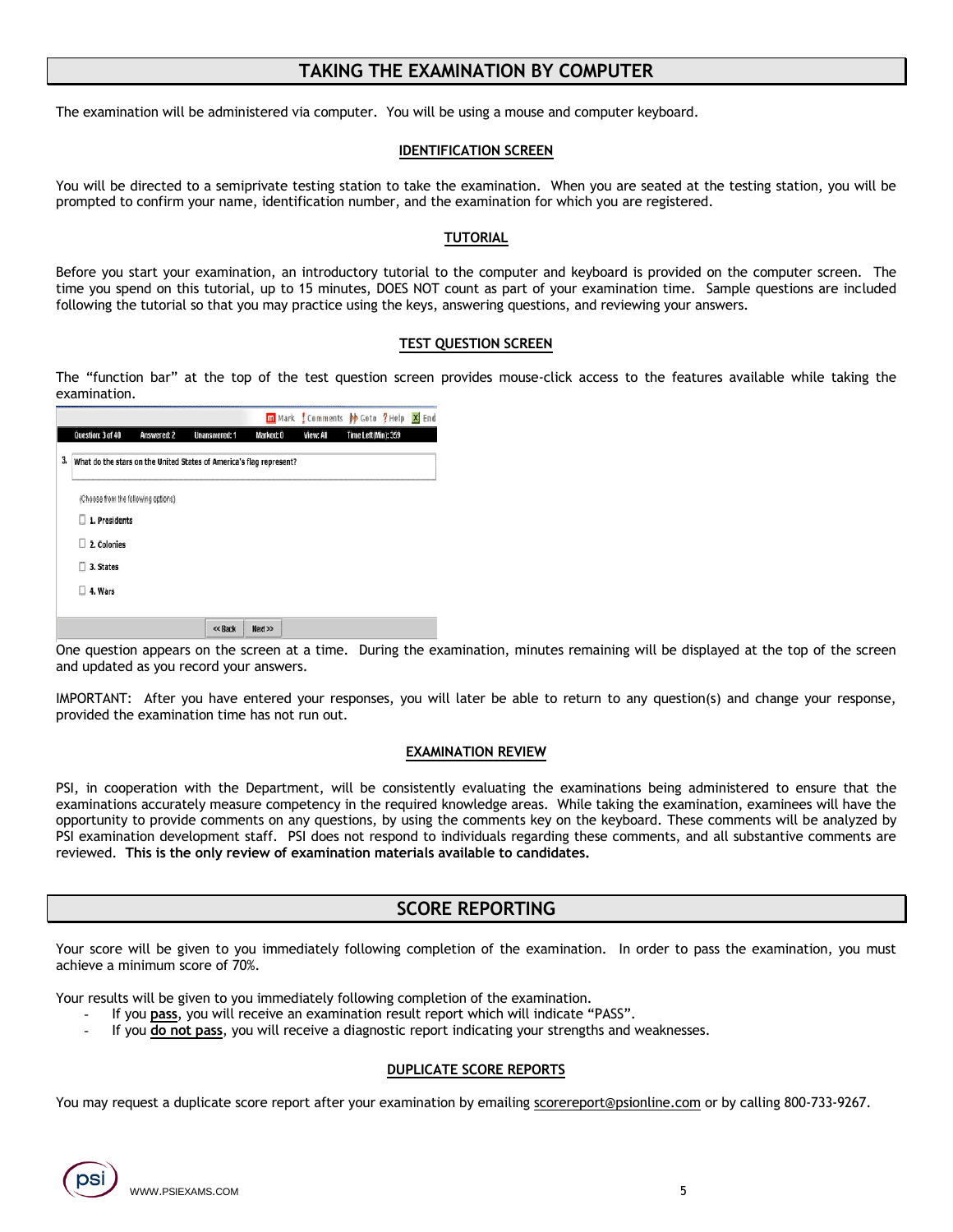## **TIPS FOR PREPARING FOR YOUR LICENSE EXAMINATION**

The following suggestions will help you prepare for your examination.

- Planned preparation increases your likelihood of passing.
- Start with a current copy of this Candidate Information Bulletin and use the examination content outline as the basis of your study.
- Read study materials that cover all the topics in the content outline.
- Take notes on what you study. Putting information in writing helps you commit it to memory and is also an excellent business practice. Underline or highlight key ideas that will help with a later review.
- Discuss new terms or concepts as frequently as you can with colleagues. This will test your understanding and reinforce ideas.
- Your studies will be most effective if you study frequently, for periods of about 45 to 60 minutes. Concentration tends to wander when you study for longer periods of time.

## **DESCRIPTION OF EXAMINATIONS**

Candidates taking the Risk Assessor, Inspector, or Supervisor examination must also pass the Virginia Law examination.

## **VIRGINIA LAW**

| # of Ouestions | <b>Minimum</b><br><b>Passing Score</b> | <b>Time Allowed</b> |
|----------------|----------------------------------------|---------------------|
|                | 70% (14 correct)                       | 60 Minutes          |

#### **CONTENT OUTLINE**

| Subject Area                                             |    |  |  |  |
|----------------------------------------------------------|----|--|--|--|
| Knowledge of Chapter 5 of Title 54.1                     |    |  |  |  |
| Lead-Based Paint Activities Regulations                  | 18 |  |  |  |
| (Virginia Lead-Based Paint Activities Regulation - 100%) |    |  |  |  |

#### **EXAMINATION REFERENCE MATERIAL**

The following is a list of possible reference materials for the examination. The list is given to identify resources and does not constitute an endorsement by PSI or the Department.

The reference material listed below was used to prepare the questions for this examination. The examination may also contain questions based on trade knowledge or general industry practices.

No loose papers or unbound references are permitted. If you download a reference from the Internet, it must be spiral bound or holepunched and placed in a binder or stapled in the left-hand corner.

References may be highlighted, underlined, and/or indexed prior to the exam. Reference materials containing any writing will not be allowed into the examination. You may not write in reference materials during the examination session. A candidate caught writing in the references during the examination will have the references confiscated and will be reported to the Department.

References may be tabbed with permanent tabs only. NO REMOVABLE TABS are allowed.

The following list of tabs may be used. These items may be purchased at local office supply stores.

#### **Acceptable Tabs**

 Avery Swift Tabs Self-Adhesive Permanent Plastic Tabs Redi-Tag Self-Stick Permanent Adhesive Index Tabs **Unacceptable Tabs**  Post-It Index Flags Post-It Flags

This examination is open book. You must bring your own references as they are not provided at the test site. No study guides are permitted.

#### **Reference**

▪ *Virginia Lead-Based Paint Activities Regulations.*

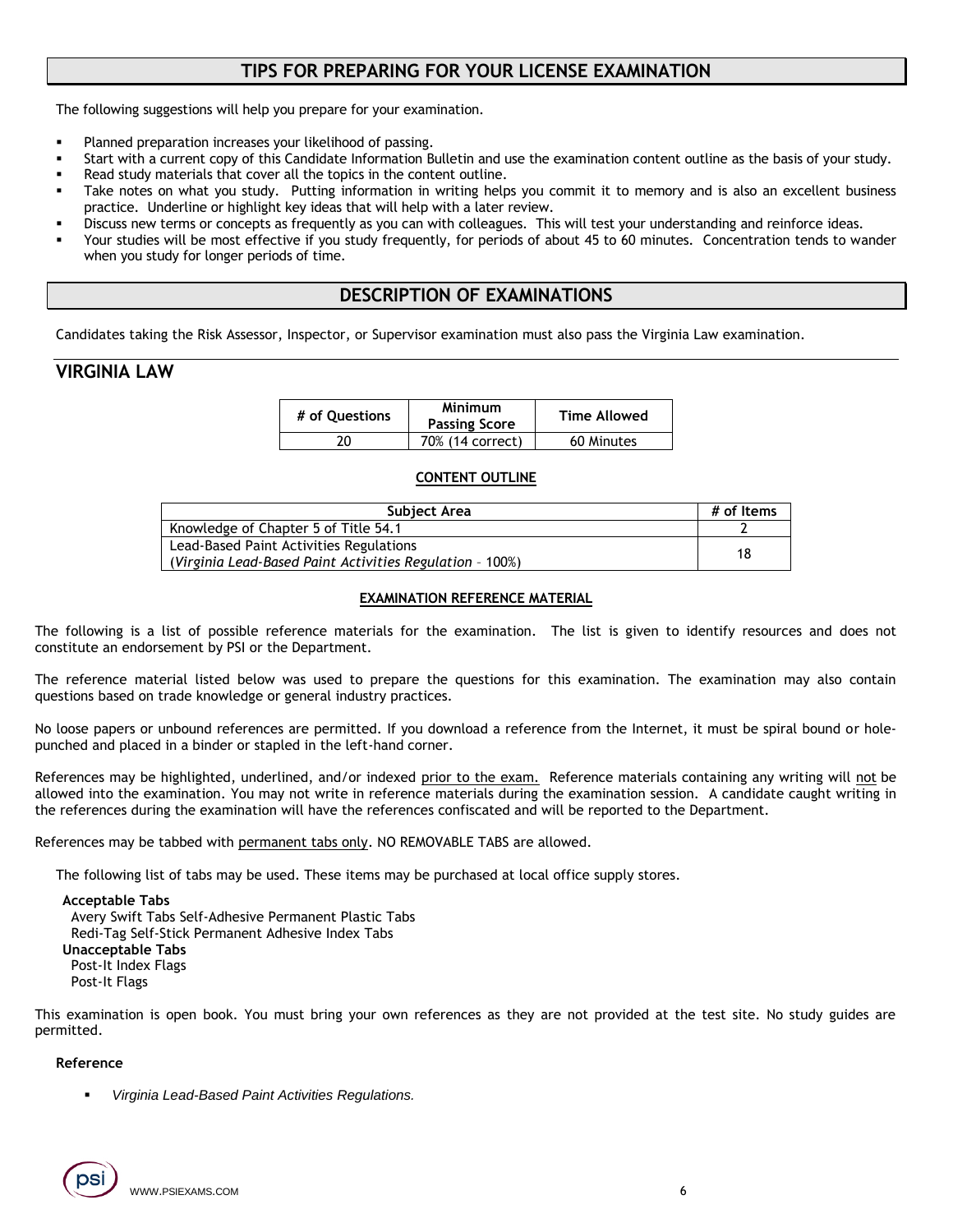## **LEAD SUPERVISOR**

Candidates taking the Lead Supervisor examination must also take the Virginia Law examination (see page 7).

| # of Ouestions | Minimum<br><b>Passing Score</b> | Time Allowed |
|----------------|---------------------------------|--------------|
| 50             | 70% (35 correct)                | 90 Minutes   |

### **CONTENT OUTLINE**

| Subject Area                                                                  |    |  |  |  |
|-------------------------------------------------------------------------------|----|--|--|--|
| Lead Toxicology                                                               | 5  |  |  |  |
| (HUD Guidelines - 100%)                                                       |    |  |  |  |
| Worker and Environmental Protection                                           | 12 |  |  |  |
| (HUD Guidelines - 83%, EPA Code of Federal Regulations 40 CFR Part 745 - 17%) |    |  |  |  |
| Pre-Abatement Procedures                                                      |    |  |  |  |
| (EPA Code of Federal Regulations 40 CFR Part 745 - 100%)                      |    |  |  |  |
| Abatement Procedures                                                          | 10 |  |  |  |
| (HUD Guidelines - 90%, EPA Code of Federal Regulations 40 CFR Part 745 - 10%) |    |  |  |  |
| Testing and Monitoring for Lead Hazards                                       | 6  |  |  |  |
| (HUD Guidelines - 96%, EPA Code of Federal Regulations 40 CFR Part 745 - 4%)  |    |  |  |  |
| Post-Abatement Procedures                                                     | 6  |  |  |  |
| (HUD Guidelines - 100%)                                                       |    |  |  |  |
| Waste Disposal                                                                | 8  |  |  |  |
| (HUD Guidelines - 100%)                                                       |    |  |  |  |

The above content outline has been expanded to include the following EPA study topics to assist candidates in preparing for the examination.

|                | Certification of Project Scope of Work                       | <b>Abatement Site Preparation</b>                             |
|----------------|--------------------------------------------------------------|---------------------------------------------------------------|
|                | Reviewing the scope of the work                              | Crew orientation<br>$\blacksquare$                            |
| ٠              | Contract specifications                                      | How workers prevent taking lead dust home                     |
| ٠              | HUD guidelines applicable to lead-hazard control work        | Shutting down and sealing HVAC systems                        |
| ٠              | Evaluation of lead inspection and risk assessment reports    | Set-up of shower, containment and critical barriers           |
| $\blacksquare$ | Recommended and restricted lead-hazard control methods       | Required work area signs and waste labels                     |
| ٠              | Liability issues involved with abatement work Types of       | Methods for control and abatement of dust, paint and soil     |
|                | insurance applicable to abatement                            |                                                               |
| ٠              | Roles of all participants in abatement project               | <b>Lead Hazard Control Work</b>                               |
|                | Record-keeping requirements for abatement projects           | Potential health hazards from substances other than lead      |
|                | Community relations plans                                    | Health effects of lead on workers                             |
|                | Project budgeting                                            | Proper use of personal protective clothing and equipment      |
|                |                                                              | Material safety data sheets (MSDSs)                           |
|                | Initial Walkthrough                                          | Routine safety and health meetings                            |
|                | Locations where lead may exist in residential environments   | Containment security and ventilation                          |
|                | Basic building construction and architecture                 | Air-sampling pump calibration                                 |
|                | Reading blueprints                                           | Air sampling collection procedures                            |
| ٠              | Work area isolation and site security                        | Reviewing air-sampling results and calculating TWAs           |
|                | Site storage of equipment and waste materials                | Frequency and limits of medical monitoring of workers         |
|                | Location of containment barriers and shower                  | Daily cleanup activities in abatement areas                   |
| ٠              | Collection of pre-abatement (baseline) soil and dust samples | RCRA waste disposal regulations for abatement projects        |
|                | <b>Assemble Materials and Documents</b>                      | <b>Final Cleanup and Clearance</b>                            |
|                | <b>OSHA Lead in Construction Standard</b>                    | Definition of "clean" for final clearance<br>$\blacksquare$   |
| $\blacksquare$ | Definition of OSHA "competent person"                        | Proper order and procedures for final cleanup                 |
| ٠              | Worker licenses and certification                            | Surface-sealing application techniques                        |
| ٠              | Acceptable worker baseline blood-lead levels                 | Third-party visual inspection and wipe sampling for clearance |
| ٠              | OSHA General Industry, Hazard Communication and              | Elements of the abatement report                              |
| ٠              | <b>Respiratory Protection standards</b>                      |                                                               |
| ٠              | <b>OSHA Construction Standards</b>                           | <b>General Supervisory and Leadership Skills</b>              |
| ٠              | Site-specific health and safety programs                     | Worker motivation                                             |
| ٠              | Requirements for worker training                             | Project management                                            |
| $\blacksquare$ | Selection, fit and care of respirators                       |                                                               |
| $\blacksquare$ | Worker health and safety needs (other than respirators)      |                                                               |
|                | Equipment and supplies used in lead hazard control work      |                                                               |
|                | Materials which may be used for enclosure and encapsulation  |                                                               |
|                |                                                              |                                                               |

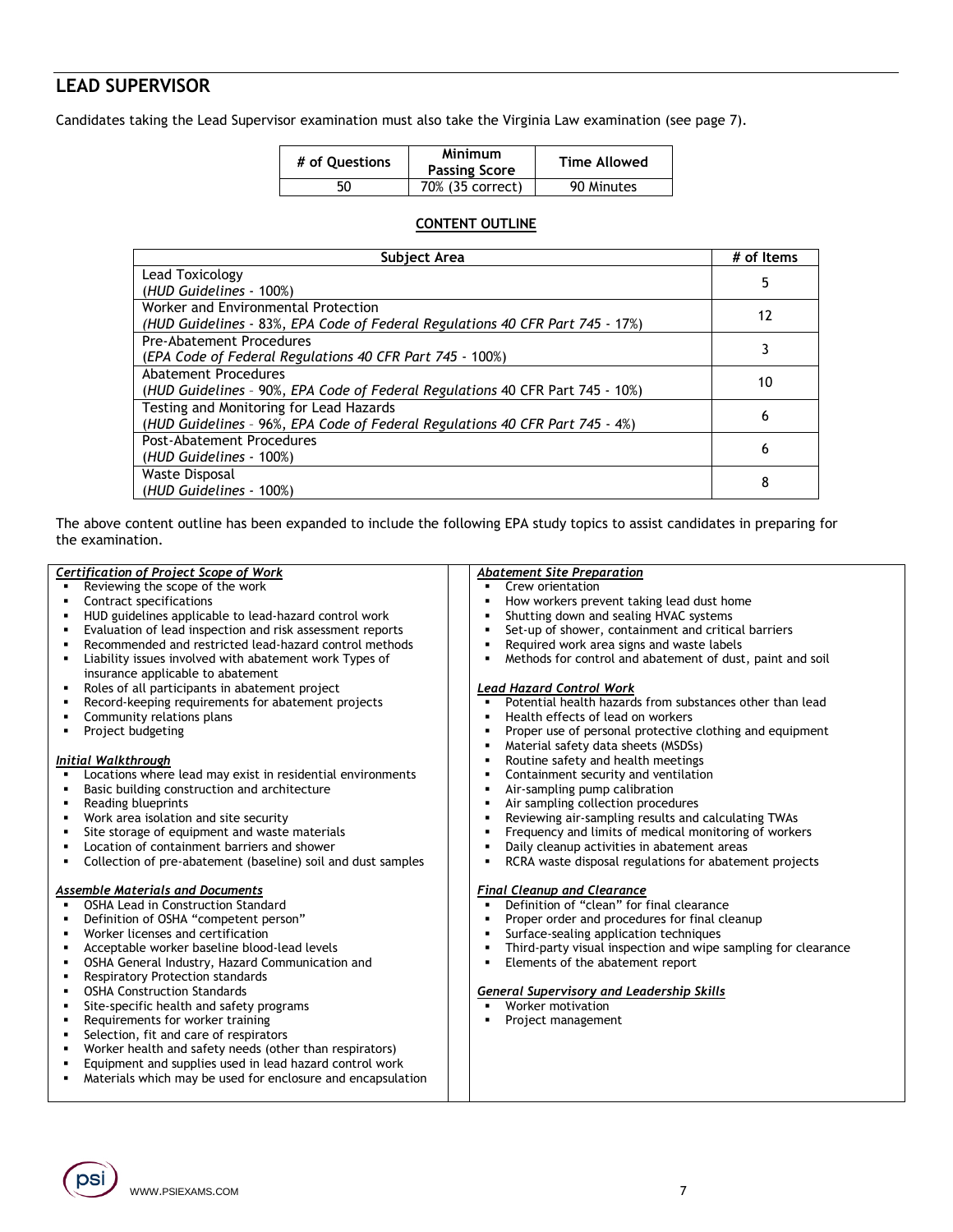#### **EXAMINATION REFERENCE MATERIAL**

The following is a list of possible reference materials for the examination. The list is given to identify resources and does not constitute an endorsement by PSI or by the Department..

The reference material listed below was used to prepare the questions for this examination. The examination may also contain questions based on trade knowledge, or general industry practices. You can use any edition of references and Code books as they become available. However, for Code questions, the examination will be based only on the edition of the Code book that is listed.

#### **References**

*Virginia Lead-Based Paint Activities Regulations, 18 VAC 15-30* [http://www.dpor.virginia.gov/uploadedFiles/MainSite/Content/Boards/ALHI/A506-33REGS\\_LEAD.pdf](http://www.dpor.virginia.gov/uploadedFiles/MainSite/Content/Boards/ALHI/A506-33REGS_LEAD.pdf)

*Code of Virginia, Title 54.1, Chapter 5* <https://law.justia.com/codes/virginia/2010/title-54-1/chapter-5/>

*HUD Guidelines, 2012 Edition* [http://portal.hud.gov/hudportal/HUD?src=/program\\_offices/healthy\\_homes/lbp/hudguidelines](http://portal.hud.gov/hudportal/HUD?src=/program_offices/healthy_homes/lbp/hudguidelines)

OSHA Code of Federal Regulation 29 CFR Part 1910.1025 <https://www.osha.gov/laws-regs/regulations/standardnumber/1910/1910.1025>

OSHA Code of Federal Regulation 29 CFR Part 1926.62 <https://www.osha.gov/laws-regs/regulations/standardnumber/1926/1926.62>

EPA Code of Federal Regulation 40 CFR Part 745 https://www.law.cornell.edu/cfr/text/40/part-745

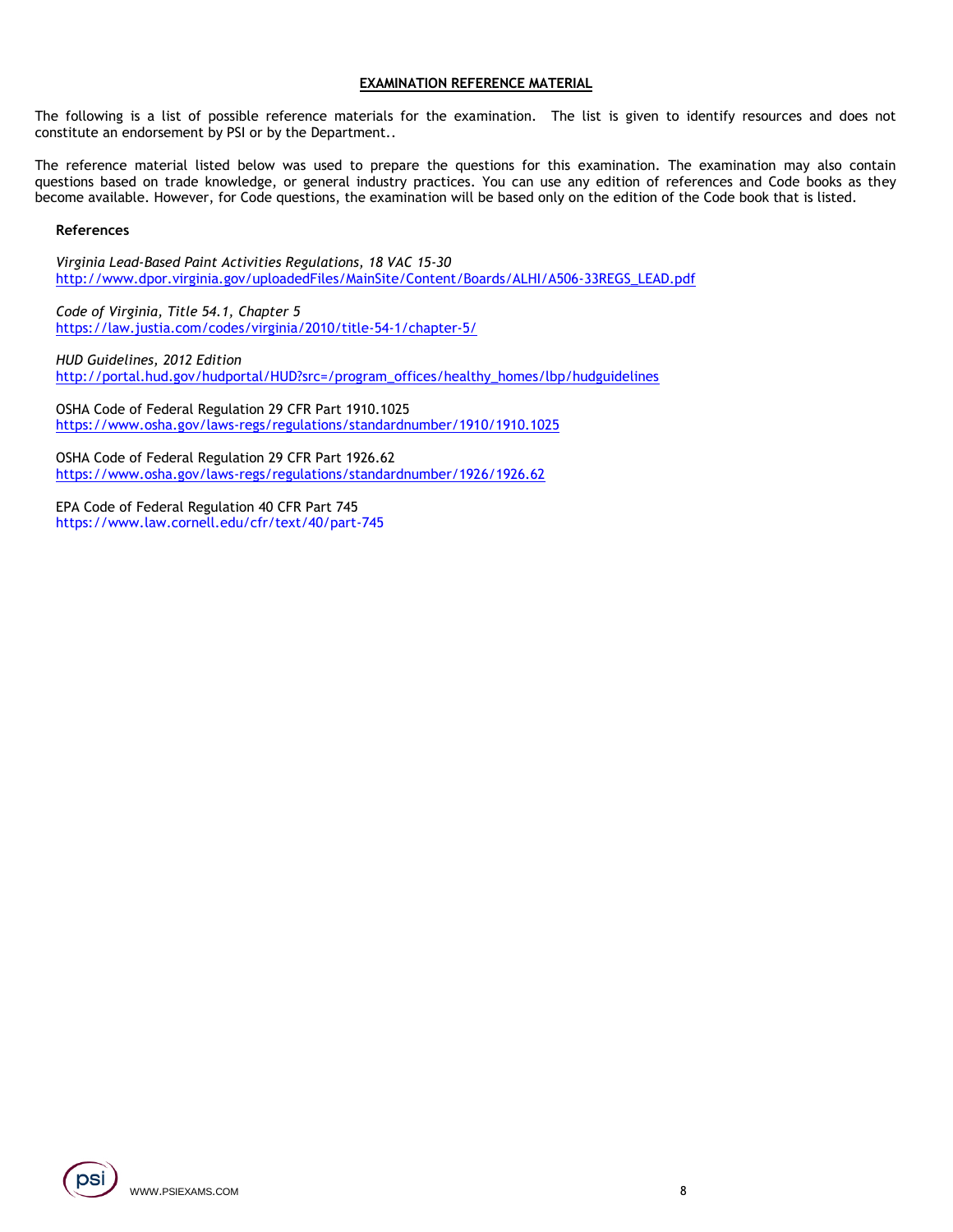## **LEAD INSPECTOR**

Candidates taking the Lead Inspector examination must also take the Virginia Law examination (see page 7).

| # of Ouestions | Minimum<br><b>Passing Score</b> | <b>Time Allowed</b> |
|----------------|---------------------------------|---------------------|
| 50             | 70% (35 correct)                | 90 Minutes          |

#### **CONTENT OUTLINE**

| Subject Area                                                                          |    |  |  |
|---------------------------------------------------------------------------------------|----|--|--|
| Lead Toxicology                                                                       | 5  |  |  |
| (HUD Guidelines - 60%, EPA Code of Federal Regulations 40 CFR Part 745 - 40%)         |    |  |  |
| Inspection Protocol and Methods                                                       |    |  |  |
| (HUD Guidelines - 83%, EPA Code of Federal Regulations 40 CFR Part 745 - 17%) From 12 | 18 |  |  |
| to 18 questions                                                                       |    |  |  |
| <b>Sampling Methods</b>                                                               |    |  |  |
| (HUD Guidelines - 96%, EPA Code of Federal Regulations 40 CFR Part 745 - 4%) From 19  | 19 |  |  |
| to 25 questions                                                                       |    |  |  |
| Post-Abatement Clearance                                                              |    |  |  |
| (HUD Guidelines - 100%)                                                               | 8  |  |  |

The above content outline has been expanded to include the following EPA study topics to assist candidates in preparing for the examination.

|   | Initial Request for Inspection                              |                | The Inspection                                               |
|---|-------------------------------------------------------------|----------------|--------------------------------------------------------------|
|   | Defining the scope of work                                  | $\blacksquare$ | Inventory of painted surfaces                                |
|   | Roles and responsibilities of an Inspector                  | $\blacksquare$ | Sample locations in single family and multi-family dwellings |
|   | Difference between inspection and risk assessment           | л              | Field document: sample location, sketches, HUD forms         |
|   | Difference between XRF and paint chip sampling              | ٠              | How to take XRF readings                                     |
|   | Importance of State and local requirements                  | ٠              | Performance characteristics sheets (PCS)                     |
|   | HUD and EPA notification and disclosure regulations         | $\blacksquare$ | XRF substrate corrections                                    |
|   | Health effects of lead in adults and children               | п              | Interpretation of XRF readings                               |
|   | Places where lead can be found inside and outside the home  | л              | Why POS, NEG and INCONCLUSIVE ranges vary among              |
|   | EPA recommended steps for reducing lead in drinking water   | ٠              | XRF analyzers                                                |
|   | Goals of HUD lead guidelines                                | $\blacksquare$ | Data collection from XRF                                     |
| ٠ | Information about property needed to provide proposal for   | ٠              | Collection of paint chip samples (ppm and mg/cm2)            |
|   | inspection                                                  | $\blacksquare$ | Laboratory and chain of custody forms                        |
| ٠ | Information about property needed to determine number of    | $\blacksquare$ | Sample labeling                                              |
|   | units to inspect                                            | п              | Methods for analysis of lead                                 |
| ٠ | Basic building and construction technology                  | л              | Interpretation of lab results                                |
| ٠ | General contract terms and requirements                     | $\blacksquare$ | Use of chemical spot-test kits                               |
|   |                                                             | $\blacksquare$ | Soil sampling methods                                        |
|   | <b>Preparation for Inspection</b>                           | ٠              | Dust sampling methods                                        |
|   | Inspection scheduling                                       |                |                                                              |
|   | Licensing and transportation of XRF                         |                | <b>Inspection Report</b>                                     |
|   | How an XRF analyzer works                                   | ٠              | How to summarize inspection results                          |
|   | Inspector and occupant safety issues with XRF use           | ٠              | Contents of inspection report                                |
|   | XRF calibration checks                                      | ٠              | Recommendations an Inspector can make                        |
|   | Equipment and forms needed for sampling                     |                |                                                              |
| ٠ | OSHA regulations applicable to lead, safety and respiratory |                | <b>Clearance Testing</b>                                     |
|   | protection                                                  | ٠              | The final visual inspection of hazard control activities     |
| ٠ | Respirators and other protective equipment                  | ٠              | Why pre-abatement wipe and soil samples are collected        |
|   | Types of dosimeters                                         | ٠              | Why dust samples are collected for clearance                 |
|   |                                                             | ٠              | The number and location of clearance wipe samples            |
|   | <b>Pre-inspection Meeting</b>                               | ٠              | How to perform clearance wipe sampling                       |
|   | Background information about lead use                       | ٠              | Calculation of wipe sample results ( $\mu$ g/ft2)            |
| ٠ | Determine construction history                              | $\blacksquare$ | Wipe sampling clearance standards                            |
| ٠ | Calculation of number of units to inspect using HUD tables  | $\blacksquare$ | What happens when a wipe test fails                          |
| ٠ | Random selection of units using HUD protocols               | $\blacksquare$ | The number and location of clearance soil samples            |
| ٠ | Reading blueprints                                          | л              | How to perform clearance soil samples                        |
|   |                                                             | $\blacksquare$ | Compositing soil samples                                     |

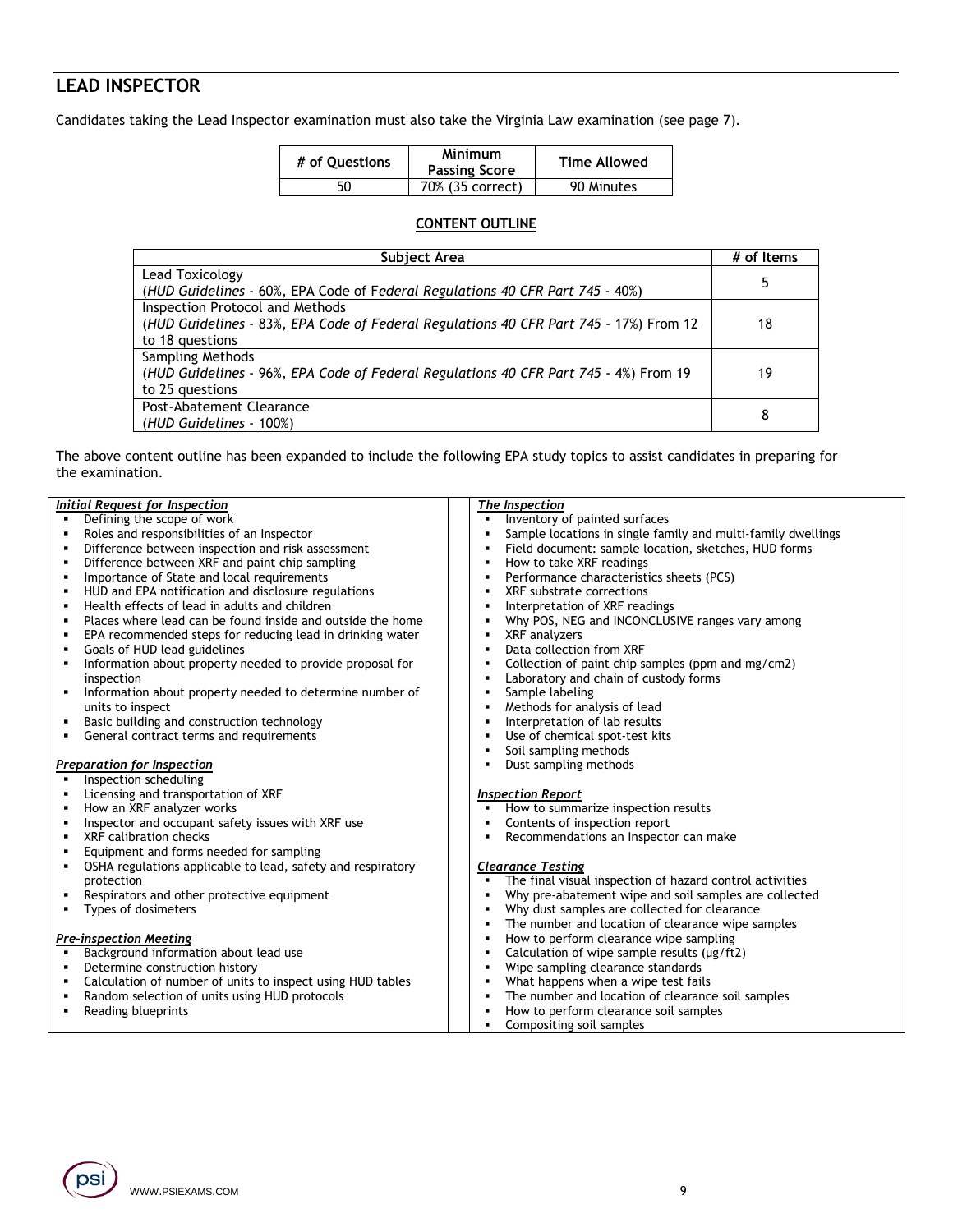#### **EXAMINATION REFERENCE MATERIAL**

The following is a list of possible reference materials for the examination. The list is given to identify resources and does not constitute an endorsement by PSI or by the Department.

The reference material listed below was used to prepare the questions for this examination. The examination may also contain questions based on trade knowledge, or general industry practices. You can use any edition of references and Code books as they become available. However, for Code questions, the examination will be based only on the edition of the Code book that is listed.

#### **References**

*Virginia Lead-Based Paint Activities Regulations, 18 VAC 15-30* [http://www.dpor.virginia.gov/uploadedFiles/MainSite/Content/Boards/ALHI/A506-33REGS\\_LEAD.pdf](http://www.dpor.virginia.gov/uploadedFiles/MainSite/Content/Boards/ALHI/A506-33REGS_LEAD.pdf)

*Code of Virginia, Title 54.1, Chapter 5* <https://law.justia.com/codes/virginia/2010/title-54-1/chapter-5/>

*HUD Guidelines, 2012 Edition* [http://portal.hud.gov/hudportal/HUD?src=/program\\_offices/healthy\\_homes/lbp/hudguidelines](http://portal.hud.gov/hudportal/HUD?src=/program_offices/healthy_homes/lbp/hudguidelines)

OSHA Code of Federal Regulation 29 CFR Part 1910.1025 <https://www.osha.gov/laws-regs/regulations/standardnumber/1910/1910.1025>

OSHA Code of Federal Regulation 29 CFR Part 1926.62 <https://www.osha.gov/laws-regs/regulations/standardnumber/1926/1926.62>

EPA Code of Federal Regulation 40 CFR Part 745 https://www.law.cornell.edu/cfr/text/40/part-745

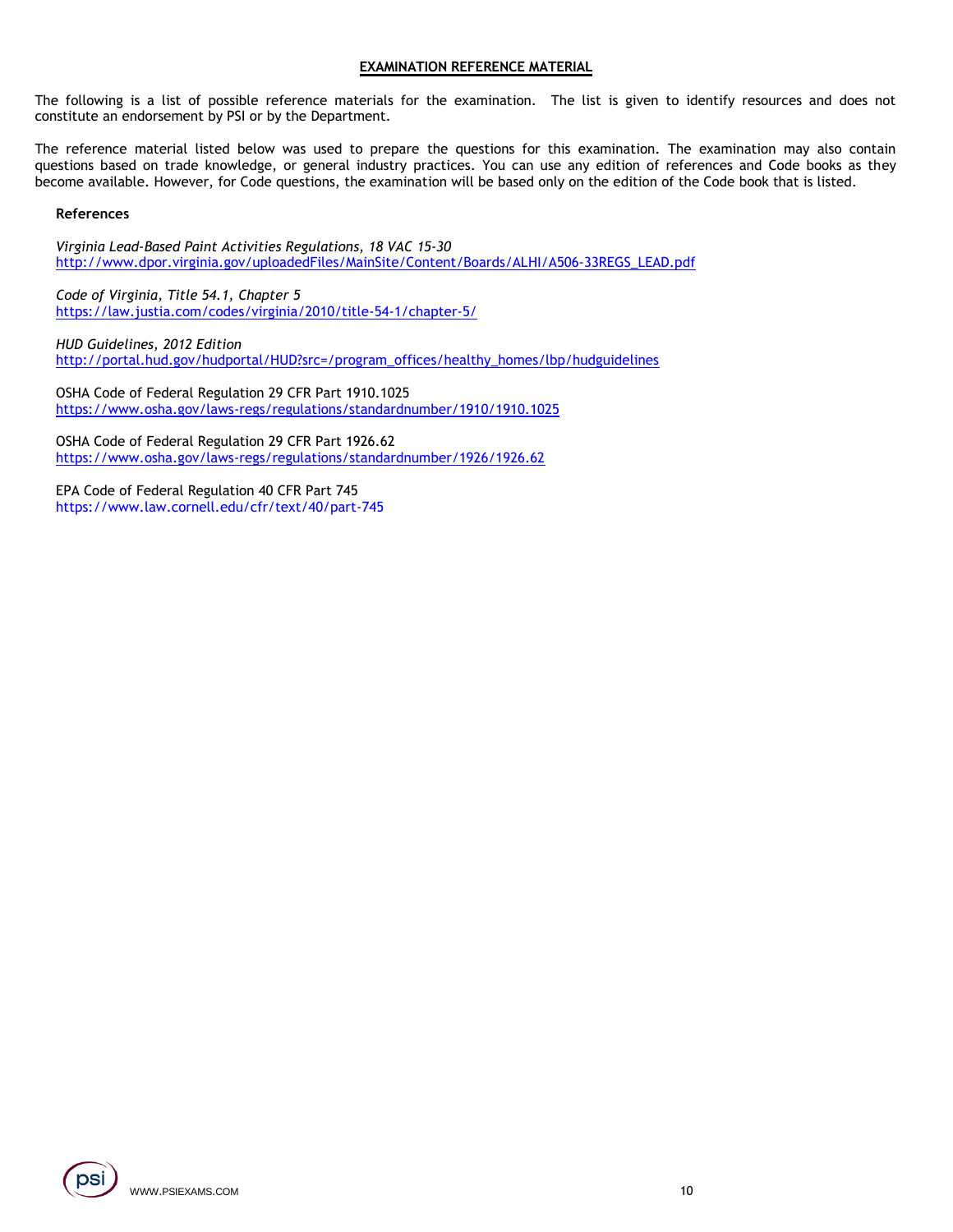## **LEAD RISK ASSESSOR**

Candidates taking the Lead Risk Assessor examination must also take the Virginia Law examination (see page 7).

| # of Ouestions | Minimum<br><b>Passing Score</b> | Time Allowed |
|----------------|---------------------------------|--------------|
| 50             | 70% (35 correct)                | 90 Minutes   |

### **CONTENT OUTLINE**

| Subject Area                                                                  | # of Items |
|-------------------------------------------------------------------------------|------------|
| Lead Toxicology                                                               |            |
| (HUD Guidelines - 80%, EPA Code of Federal Regulations 40 CFR Part 745 - 20%) |            |
| <b>Sampling Strategies</b>                                                    | 8          |
| (HUD Guidelines - 100%)                                                       |            |
| <b>Clearance Sampling</b>                                                     |            |
| (HUD Guidelines - 100%)                                                       | 6          |
| <b>Inspection Protocol and Methods</b>                                        | 16         |
| (HUD Guidelines - 100%)                                                       |            |
| Sampling Methods                                                              |            |
| (HUD Guidelines - 100%)                                                       |            |
| Designing Inspection Activities and Abatement/Management Procedures           | 10         |
| (HUD Guidelines - 82%, EPA Code of Federal Regulations 40 CFR Part 745 - 18%) |            |

The above content outline has been expanded to include the following EPA study topics to assist candidates in preparing for the examination.

|   | <b>Initial Request for Lead Services</b>                       | <b>Conduct Sampling</b>                                                    |
|---|----------------------------------------------------------------|----------------------------------------------------------------------------|
|   | Objectives of initial contact with client or owner             | Field documentation: testing location, sketches, HUD forms<br>٠            |
|   | Types of lead evaluation protocol(s)                           | Selection of dust sampling location(s)<br>٠                                |
|   | Difference between inspection and risk assessment              | Single surface sampling procedures<br>$\blacksquare$                       |
|   | Classification of EBLL child                                   | Calculation of dust concentration in µg/ft2<br>$\blacksquare$              |
|   | Use of EBLL questionnaire                                      | EPA/HUD guidance levels for lead in dust<br>٠                              |
| ٠ | HUD and EPA notification and disclosure requirements           | Spike and blank dust samples<br>$\blacksquare$                             |
|   | Health effects of lead in children and adults                  | Selection of soil sample locations<br>٠                                    |
|   | Places where lead can be found                                 | Soil sampling procedures/equipment<br>$\blacksquare$                       |
|   | 2012 HUD guidelines                                            | EPA guidance levels for lead in soil<br>$\blacksquare$                     |
|   | EPA Title X purpose and goals                                  | Water sampling procedures<br>٠                                             |
| ٠ | Importance of State and local regulations                      | EPA drinking water lead standards<br>٠                                     |
|   |                                                                | Selection of paint sample locations<br>٠                                   |
|   | <b>Proposal to Perform Risk Assessment</b>                     | Use of XRF analyzer and safety issues<br>$\blacksquare$                    |
|   | General contract terms and requirements                        | Performance characteristics sheets (PCS)<br>$\blacksquare$                 |
|   | Liability issues as they relate to risk assessment             | Paint chip sample collection procedures/equipment<br>٠                     |
|   | Types of insurance relevant to risk assessment                 | Laboratory methods and accreditation programs for lead<br>٠                |
| ٠ | Information about property needed to provide proposal for risk | Calculation of ppm and mg/cm2 for lead in paint<br>٠                       |
|   | assessment                                                     |                                                                            |
|   | Information about property needed to determine number of       | <b>Assessing Multi-Family (MF) Dwellings</b>                               |
|   | samples/units                                                  | Targeted, worst-case and random sampling of MF dwellings<br>$\blacksquare$ |
| ٠ | Estimating costs for lead evaluation work                      | Elements of a management plan for MF dwellings<br>$\blacksquare$           |
|   |                                                                | Interpretation of sampling results from MF dwellings<br>٠                  |
|   | <b>Preparation for Risk Assessment</b>                         |                                                                            |
|   | Risk assessment scheduling and staffing                        | <b>Report Preparation</b>                                                  |
|   | OSHA regulations applicable to risk assessment                 | Parts of the HUD standard risk assessment report<br>$\blacksquare$         |
| ٠ | Potential job site hazards and personal protective equipment   | Hazard control action alternatives/costs<br>$\blacksquare$                 |
|   |                                                                | RCRA regulations for hazardous waste disposal<br>$\blacksquare$            |
|   | Walkthrough                                                    |                                                                            |
|   | Background information about lead use and sources              | <b>Ongoing Monitoring</b>                                                  |
|   | Basic building construction and architecture                   | Elements involved in ongoing lead-hazard monitoring<br>٠                   |
|   | Conditions when lead paint is considered a hazard              | Schedules for reevaluation                                                 |
|   | Sources of lead other than paint                               |                                                                            |
|   | HUD categories of paint condition and deterioration            |                                                                            |

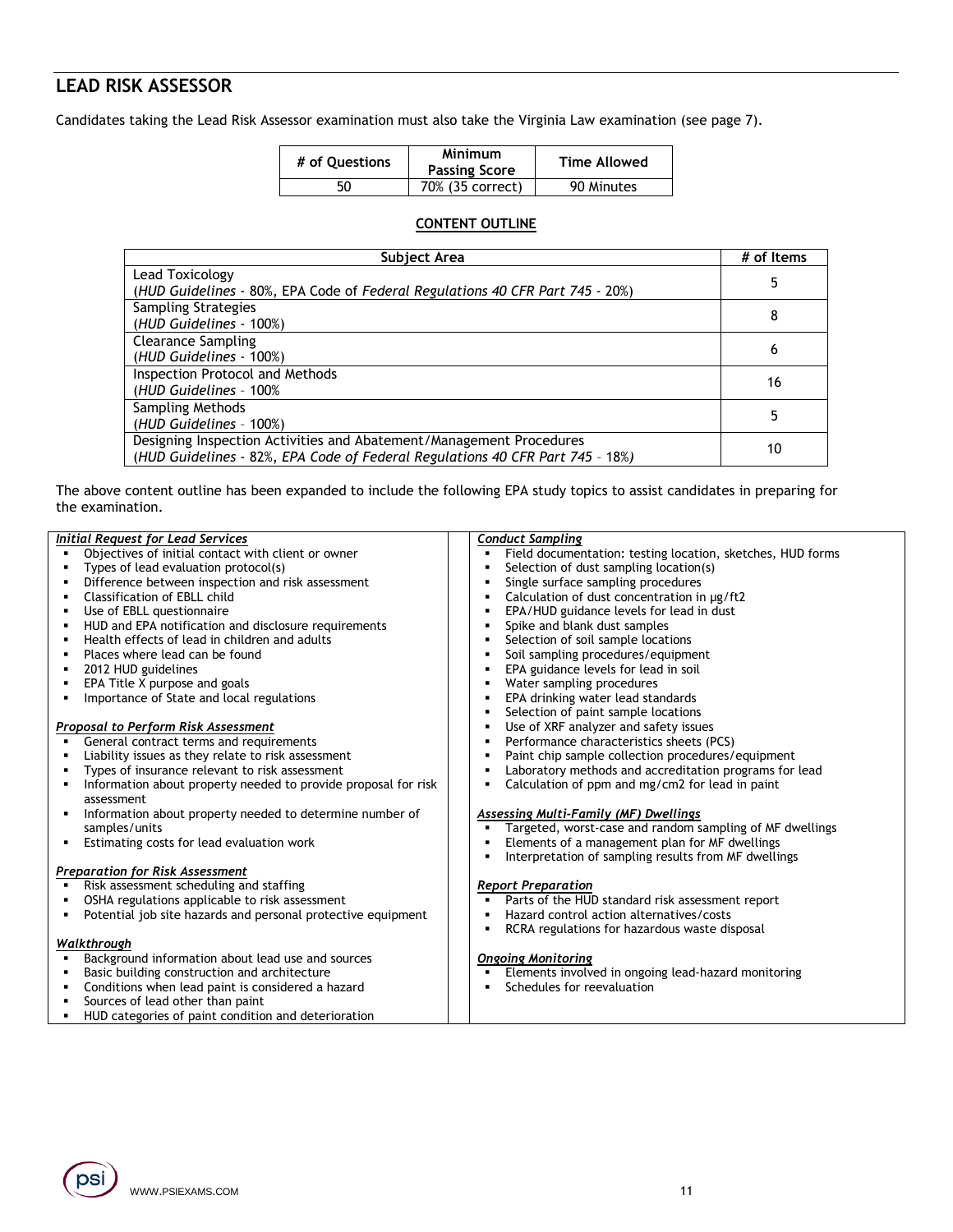#### **EXAMINATION REFERENCE MATERIAL**

The following is a list of possible reference materials for the examination. The list is given to identify resources and does not constitute an endorsement by PSI or by the Department.

The reference material listed below was used to prepare the questions for this examination. The examination may also contain questions based on trade knowledge, or general industry practices. You can use any edition of references and Code books as they become available. However, for Code questions, the examination will be based only on the edition of the Code book that is listed.

#### **References**

*Virginia Lead-Based Paint Activities Regulations, 18 VAC 15-30* [http://www.dpor.virginia.gov/uploadedFiles/MainSite/Content/Boards/ALHI/A506-33REGS\\_LEAD.pdf](http://www.dpor.virginia.gov/uploadedFiles/MainSite/Content/Boards/ALHI/A506-33REGS_LEAD.pdf)

*Code of Virginia, Title 54.1, Chapter 5* <https://law.justia.com/codes/virginia/2010/title-54-1/chapter-5/>

*HUD Guidelines, 2012 Edition* [http://portal.hud.gov/hudportal/HUD?src=/program\\_offices/healthy\\_homes/lbp/hudguidelines](http://portal.hud.gov/hudportal/HUD?src=/program_offices/healthy_homes/lbp/hudguidelines)

OSHA Code of Federal Regulation 29 CFR Part 1910.1025 <https://www.osha.gov/laws-regs/regulations/standardnumber/1910/1910.1025>

OSHA Code of Federal Regulation 29 CFR Part 1926.62 <https://www.osha.gov/laws-regs/regulations/standardnumber/1926/1926.62>

EPA Code of Federal Regulation 40 CFR Part 745 <https://www.law.cornell.edu/cfr/text/40/part-745>

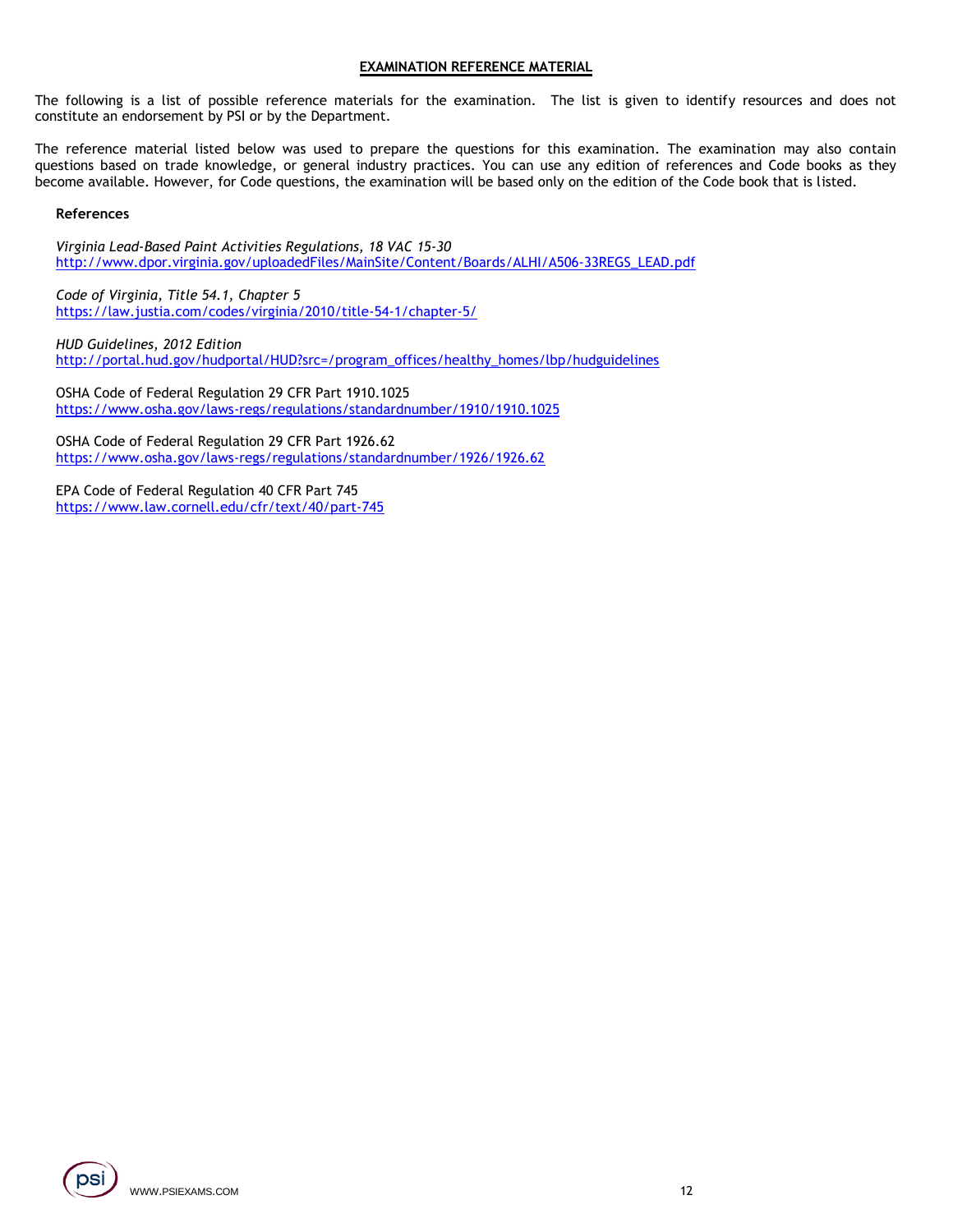## **VIRGINIA LEAD ABATEMENT EXAMINATION REGISTRATION FORM**

Be prepared with the following information before you begin the registration process. Read the Candidate Information Bulletin before filling out this registration form. You must provide all information requested and submit the appropriate fee.Registration forms that are incomplete or not accompanied by the proper fee will be returned unprocessed. Examination fees are **not** refundable or transferable.

| Last Name                            | <b>Full First Name</b>             | <b>Full Middle Name</b> |
|--------------------------------------|------------------------------------|-------------------------|
|                                      |                                    |                         |
|                                      |                                    |                         |
| Social Security Number or DMV Number | Phone Number (including area code) |                         |
|                                      |                                    |                         |
|                                      |                                    |                         |
| <b>Mailing Address</b>               |                                    |                         |
|                                      |                                    |                         |
|                                      |                                    |                         |
| City                                 | State                              | Zip Code                |
|                                      |                                    |                         |
|                                      |                                    |                         |
| <b>Email Address</b>                 | DOB: Month/Date/Year               |                         |

Pay by credit card, company check, money order or cashier's check, made payable to PSI. **Cash and personal checks are not accepted.**

| <b>Exam Name</b>        | <b>Exam Fee</b> | <b>Exam Name</b>        | Exam Fee |
|-------------------------|-----------------|-------------------------|----------|
| Risk Assessor and Law   | \$315.00        | Supervisor and Law<br>⊓ | \$315.00 |
| Risk Assessor Only<br>⊓ | \$190.00        | Supervisor Only<br>⊓    | \$190.00 |
| Law Only<br>⊓           | \$125.00        | Law Only<br>⊓           | \$125.00 |
| Inspector and Law<br>П  | \$315.00        |                         |          |
| Inspector Only<br>П     | \$190.00        |                         |          |
| Law Only                | \$125.00        |                         |          |

**NOTE:** EXAMINATION FEES ARE NOT REFUNDABLE OR TRANSFERABLE. THE EXAMINATION FEE IS VALID FOR ONE YEAR FROM THE DATE OF PAYMENT.

|                                                                                                                                                                                                                               | If paying by credit card, check one: $\Box$ VISA $\Box$ MasterCard $\Box$ American Express $\Box$ Discover                                                                                                                |  |  |
|-------------------------------------------------------------------------------------------------------------------------------------------------------------------------------------------------------------------------------|---------------------------------------------------------------------------------------------------------------------------------------------------------------------------------------------------------------------------|--|--|
|                                                                                                                                                                                                                               |                                                                                                                                                                                                                           |  |  |
| Card Verification No:                                                                                                                                                                                                         | The card verification number may be located on the back of<br>the card (the last three digits on the signature strip) or on<br>the front of the card (the four digits to the right and above<br>the card account number). |  |  |
|                                                                                                                                                                                                                               |                                                                                                                                                                                                                           |  |  |
| Cardholder Name (Print): Name (Print) and the second state of the second state of the second state of the second state of the second state of the second state of the second state of the second state of the second state of |                                                                                                                                                                                                                           |  |  |

If you are registering by mail, email or fax, sign and date this registration form on the lines provided. Complete and forward this registration form with the applicable examination fee to:

> PSI Services LLC \* ATTN: Examination Registration – VA LEAD 3210 E Tropicana Ave \* Las Vegas, NV\* 89121

Email examschedule@psionline.com \* Fax (702) 932-2666 \* (800) 733-9267 \* TTY (800) 735-2929 \* [www.psiexams.com](http://www.psiexams.com/)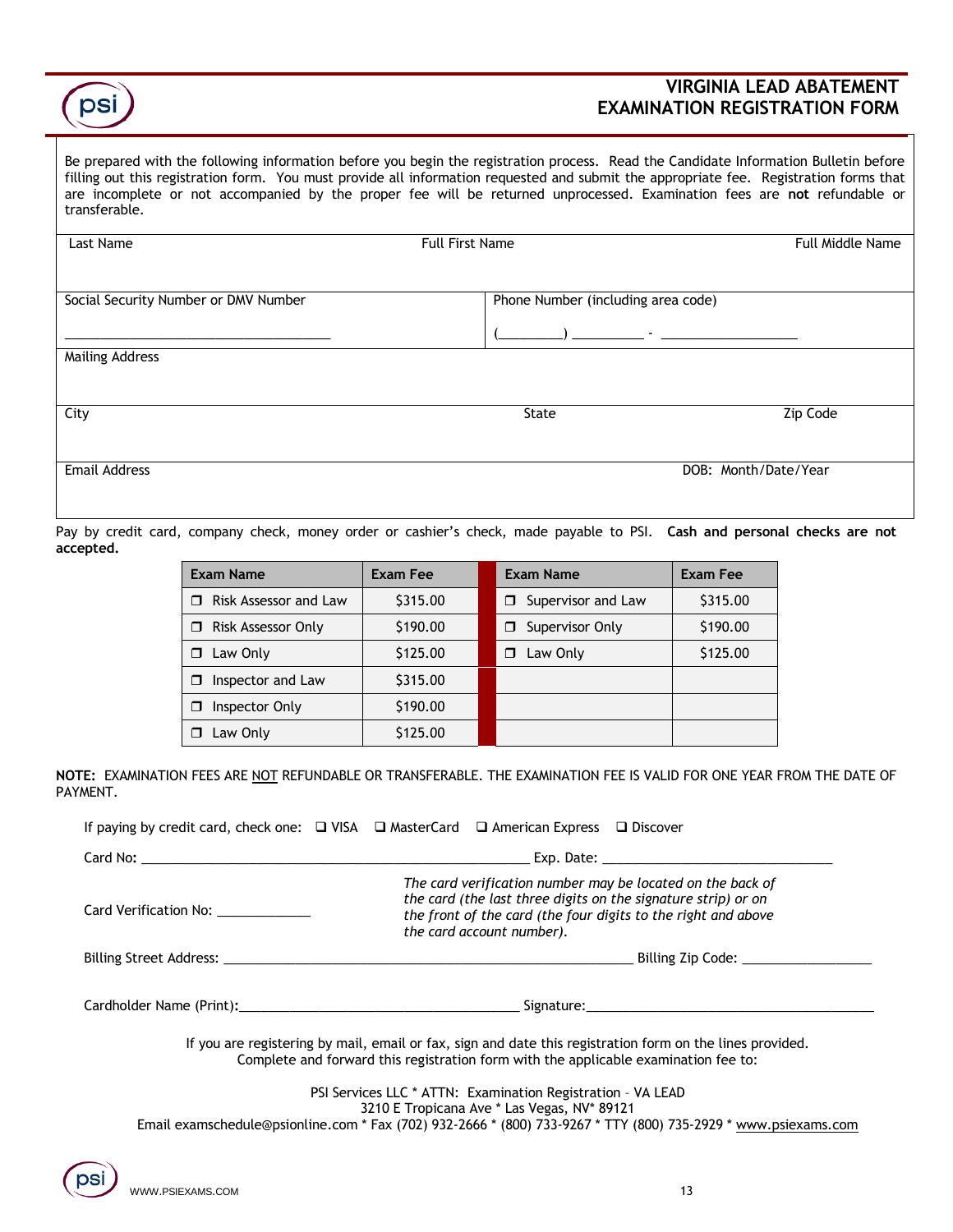

psi

All examination centers are equipped to provide access in accordance with the Americans with Disabilities Act (ADA) of 1990.

Applicants with disabilities or those who would otherwise have difficulty taking the examination mayrequest alternative arrangements by **Clicking Here.** 

#### **Requirements for exam accommodation requests:**

You are required to submit documentation from the medical authority or learning institution that rendered a diagnosis. Verification must be uploaded to PSI on the letterhead stationery of the authority or specialist and include the following:

- **S** Description of the disability and limitations related to testing
- **N** Recommended accommodation/modification
- Name, title and telephone number of the medical authority or specialist
- **SM** Original signature of the medical authority or specialist

# **MAKE SURE YOU ARE REGISTERED FOR THE EXAMINATION BEFORE REQUESTING EXAMINATION ACCOMMODATIONS**